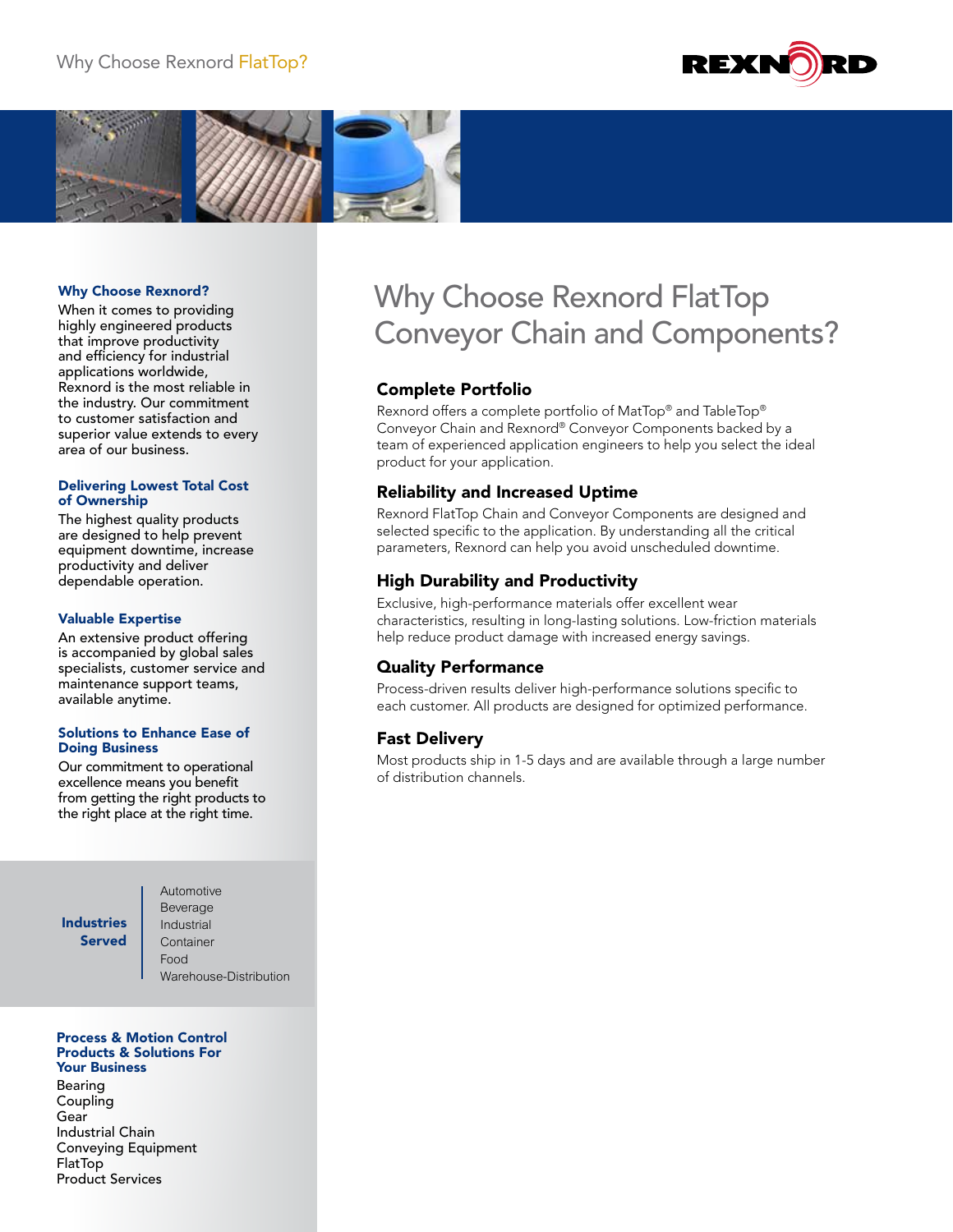





## MatTop Conveyor Chain

- Molded-to-width (MTW) and assembled-to-width (ATW) configurations provide a continuous conveying surface for applications with greater width requirements
- Straight-running and side-flexing options available for enhanced performance, ease of installation and reduced floorspace requirements
- Continuous flat surface for stable product handling with a variety of surface options
	- Perforated top for air and water rinsing options
	- Raised rib for very smooth transfers
	- Friction surface for inclines and declines
	- Low backline pressure (LBP) for accumulation









Attachments













Continuous flat surface made of low-friction and abrasionresistant material for stable product handling at any width

Modular brick-laid links

Wear-resistant pins

Superior chain/sprocket interaction for proper alignment and tracking

Positive pin retention system allows for easy maintenance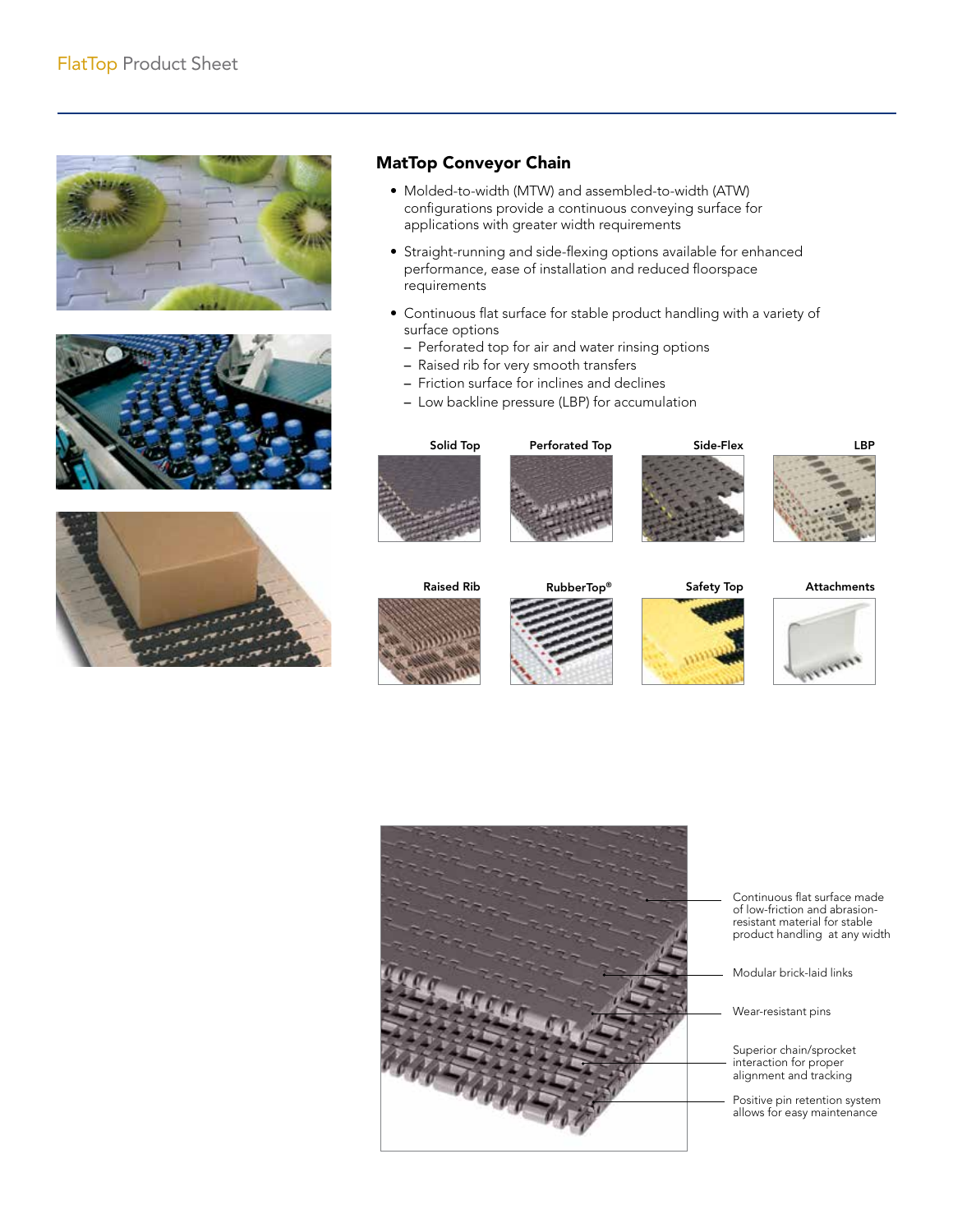





## TableTop Conveyor Chain

- Rexnord pioneered the TableTop Chain design and continues to offer innovative solutions and a wide variety of high-performance materials designed to meet the most demanding and unique applications
- Straight-running and side-flexing options (Magnetflex®, LPC®, Tab and Bevel) available to minimize floorspace requirements
- Designed to satisfy a wide range of conveyor applications
	- Flat low-friction surface for container handling
	- High-friction surface for inclines and declines
	- Low backline pressure (LBP) for accumulation
	- SideGrip™ options for ionized air or water rinsing



SideGrip





Metal Side-Flex



**Multiflex** 





RubberTop





Continuous flat surface made of low-friction and abrasionresistant material for stable product handling

Wear- and corrosionresistant pins

Superior chain/sprocket interaction for proper alignment and tracking

Maximized thrust surface for superior wear